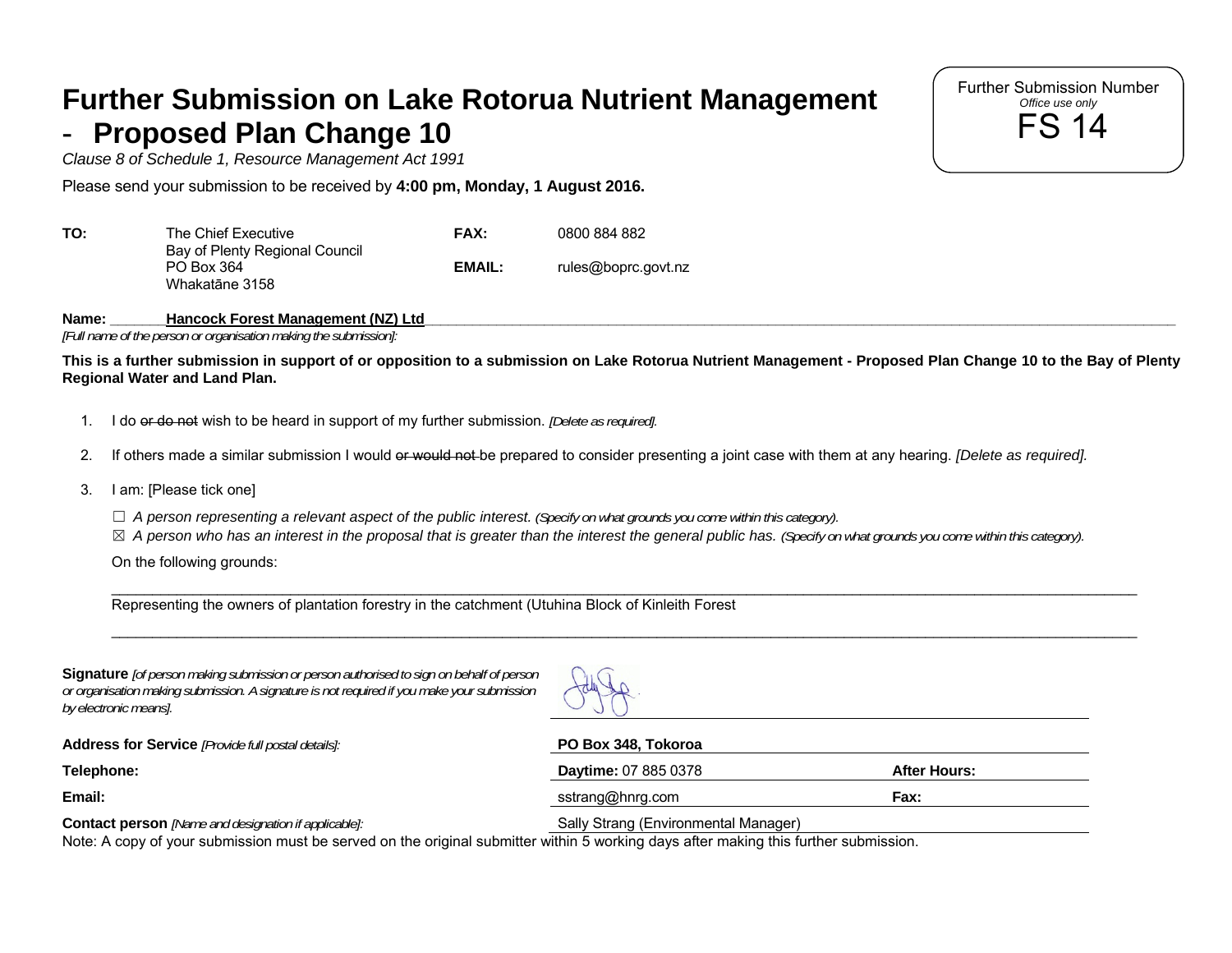## **FURTHER SUBMISSION POINTS:**

FS 14

| <b>Submission</b><br>number<br>[Submission number of<br>original submission as<br>shown in the "Summary<br>of Decisions<br>Requested" report] | <b>Submitter name</b><br>[Please state the name and address of the person or<br>organisation making the original submission as<br>shown in the "Summary of Decisions Requested"<br>report] | <b>Section reference</b><br>(Submission point)<br>[Clearly indicate which parts of<br>the original submission you<br>support or oppose, together<br>with any relevant provisions of<br>the proposed plan change] | Support/oppose | <b>Reasons</b><br>[State in summary the nature of your submission giving clear reasons]                                                                                                                                                                                                                                                                                                                                                                                                                                                                                                                                                                                                                                                                                                                                                                                                                                                                                                                                                                                                                                                                                                                                                                                                                                                                                                                                                                                                                                                                                                                                                                              |
|-----------------------------------------------------------------------------------------------------------------------------------------------|--------------------------------------------------------------------------------------------------------------------------------------------------------------------------------------------|------------------------------------------------------------------------------------------------------------------------------------------------------------------------------------------------------------------|----------------|----------------------------------------------------------------------------------------------------------------------------------------------------------------------------------------------------------------------------------------------------------------------------------------------------------------------------------------------------------------------------------------------------------------------------------------------------------------------------------------------------------------------------------------------------------------------------------------------------------------------------------------------------------------------------------------------------------------------------------------------------------------------------------------------------------------------------------------------------------------------------------------------------------------------------------------------------------------------------------------------------------------------------------------------------------------------------------------------------------------------------------------------------------------------------------------------------------------------------------------------------------------------------------------------------------------------------------------------------------------------------------------------------------------------------------------------------------------------------------------------------------------------------------------------------------------------------------------------------------------------------------------------------------------------|
| $73-8$                                                                                                                                        | PF Olsen Ltd                                                                                                                                                                               | Whole plan                                                                                                                                                                                                       | Support        | Hancock Forest Management (NZ) Ltd (HFM NZ) agrees with PF<br>Olsen Ltd that existing land use is an inappropriate and inequitable<br>basis for allocating future land use rights, which creates the<br>perverse outcome of effectively rewarding those who created the<br>problem by giving a greater property rights allocation.                                                                                                                                                                                                                                                                                                                                                                                                                                                                                                                                                                                                                                                                                                                                                                                                                                                                                                                                                                                                                                                                                                                                                                                                                                                                                                                                   |
| $73-3$                                                                                                                                        | PF Olsen Ltd                                                                                                                                                                               | Whole plan                                                                                                                                                                                                       | Support        | HFM NZ supports PF Olsen's position opposing the use of a grand<br>parenting approach to nutrient allocation in the catchment. We also<br>remain steadfastly opposed to the use of grand parenting as a basis<br>for solving water quality problems in New Zealand.<br>We agree with the arguments put forward by PF Olsen, that grand<br>parenting is effectively a subsidy to those land uses that created the<br>problem, rewards polluters and penalises landuses that provide<br>The grand parenting approach effectively removes<br>benefits.<br>property rights in inverse proportion to contribution to the problem,<br>which in our view is contrary to the purpose of the Resource<br>Management Act, requiring those who create adverse effects on the<br>environment to avoid, remedy or mitigate those effects. In our view<br>grand parenting is effectively appropriating property rights from<br>those landowners who least contributed to the problem in order to<br>mitigate effects from those landowners contributing most to the<br>problem. In doing so it also creates a perverse incentive to pollute,<br>and will unquestionably create a reluctance by those leaching at<br>high levels to voluntarily improve any further than they are made to,<br>for fear of suffering the same fate as lows leachers and losing<br>property rights.<br>Given the very far reaching implications of locking in current land<br>use on the economy of the region, and land values in the catchment,<br>in our view it is imperative the basis of such draconian provisions is<br>logical and equitable and creates the right incentives for the future. |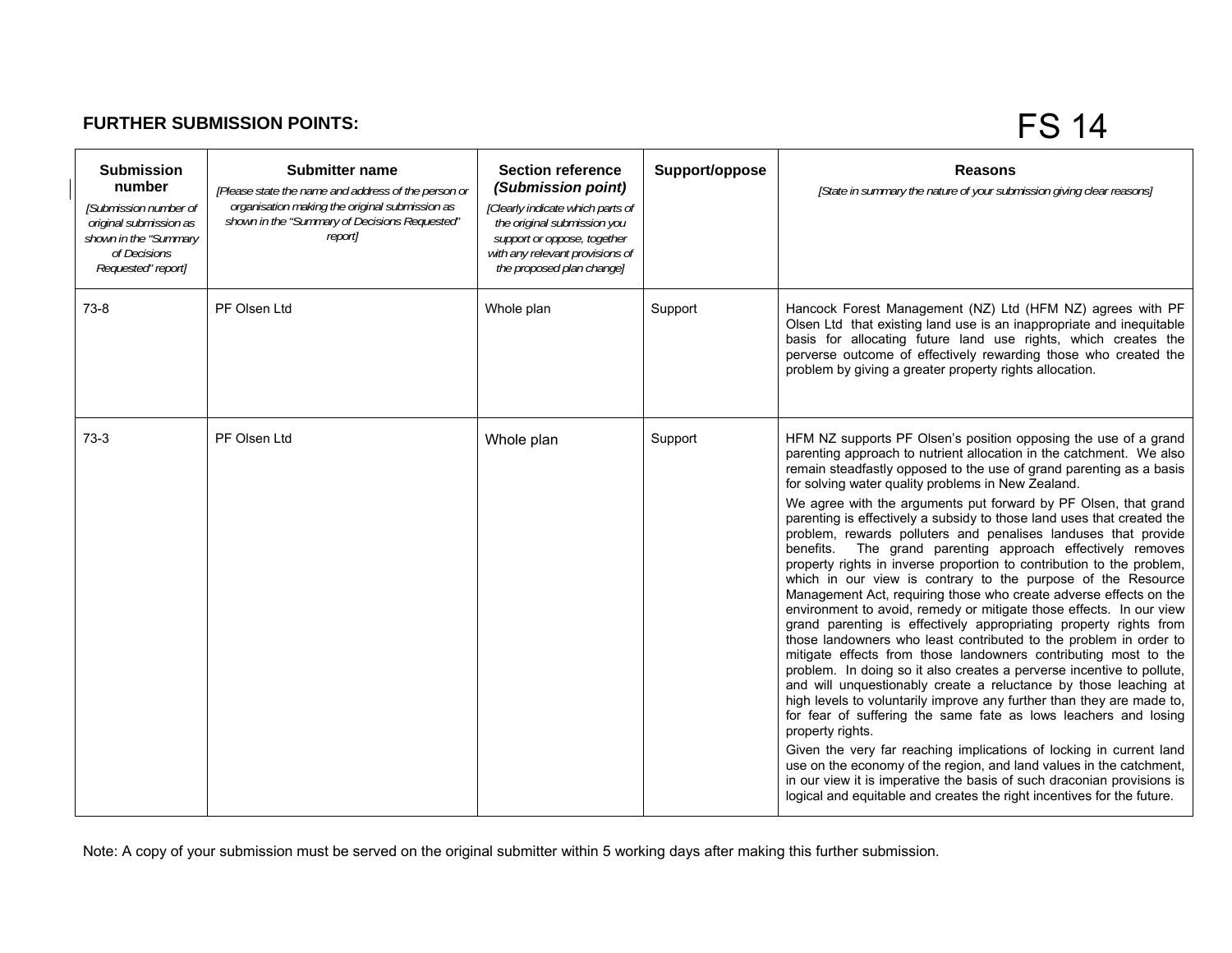|          |                             |                                    |         | FS 14                                                                                                                                                                                                                                                                                                                                        |
|----------|-----------------------------|------------------------------------|---------|----------------------------------------------------------------------------------------------------------------------------------------------------------------------------------------------------------------------------------------------------------------------------------------------------------------------------------------------|
| $73-4$   | PF Olsen Ltd                | Whole plan                         | Support | HFM NZ supports PF Olsen's submission for the same reasons as<br>outlined in relation to Submission 73-3 above.                                                                                                                                                                                                                              |
| $49-1$   | CNI Iwi Land Management Ltd | Whole Plan                         | Support | HFM NZ supports the submission of CNI Iwi Land Management Ltd<br>For the reasons outlined above HFM NZ<br>and the reasoning.<br>opposes a grand parenting approach and supports a transition to a<br>fairer approach based on natural capital.                                                                                               |
| 49-7     | CNI Iwi Land Management Ltd | Whole Plan                         | Support | HFM NZ supports the submission by CNI Iwi Land Management Ltd.<br>The approach of the plan change very much reflects the make up of<br>the collaborative stakeholder group, with farming interests well<br>represented, while forestry as a significant land use in the<br>catchment was not represented in the final stages of the process. |
| $49 - 8$ | CNI Iwi Land Management Ltd | <b>Whole Plan</b>                  | Support | HFM NZ supports the submission by CNI Iwi Land Management Ltd<br>for the reasons outlined above.                                                                                                                                                                                                                                             |
| 49-9     | CNI Iwi Land Management Ltd | <b>Whole Plan</b>                  | Support | HFM NZ supports the submission by CNI Iwi Land Management Ltd<br>for the reasons outlined above.                                                                                                                                                                                                                                             |
| 49-23    | CNI Iwi Land Management Ltd | Part 2 New Integrated<br>Framework | Support | HFM NZ supports the submission by CNI Iwi Management Ltd. As<br>outlined above we agree that the approach of the Plan Change is<br>inconsistent with the effects based approach of the Resource<br>Management Act and support the decision sought.                                                                                           |
| 49-28    | CNI Iwi Land Management Ltd | Part 2 New Integrated<br>Framework | Support | HFM NZ supports the submission by CNI Iwi Land Management Ltd<br>for the reasons outlined above.                                                                                                                                                                                                                                             |
| 49-18    | CNI Iwi Land Management Ltd |                                    | Support | HFM NZ supports the submission by CNI Iwi Land Management Ltd<br>for the reasons outlined above.                                                                                                                                                                                                                                             |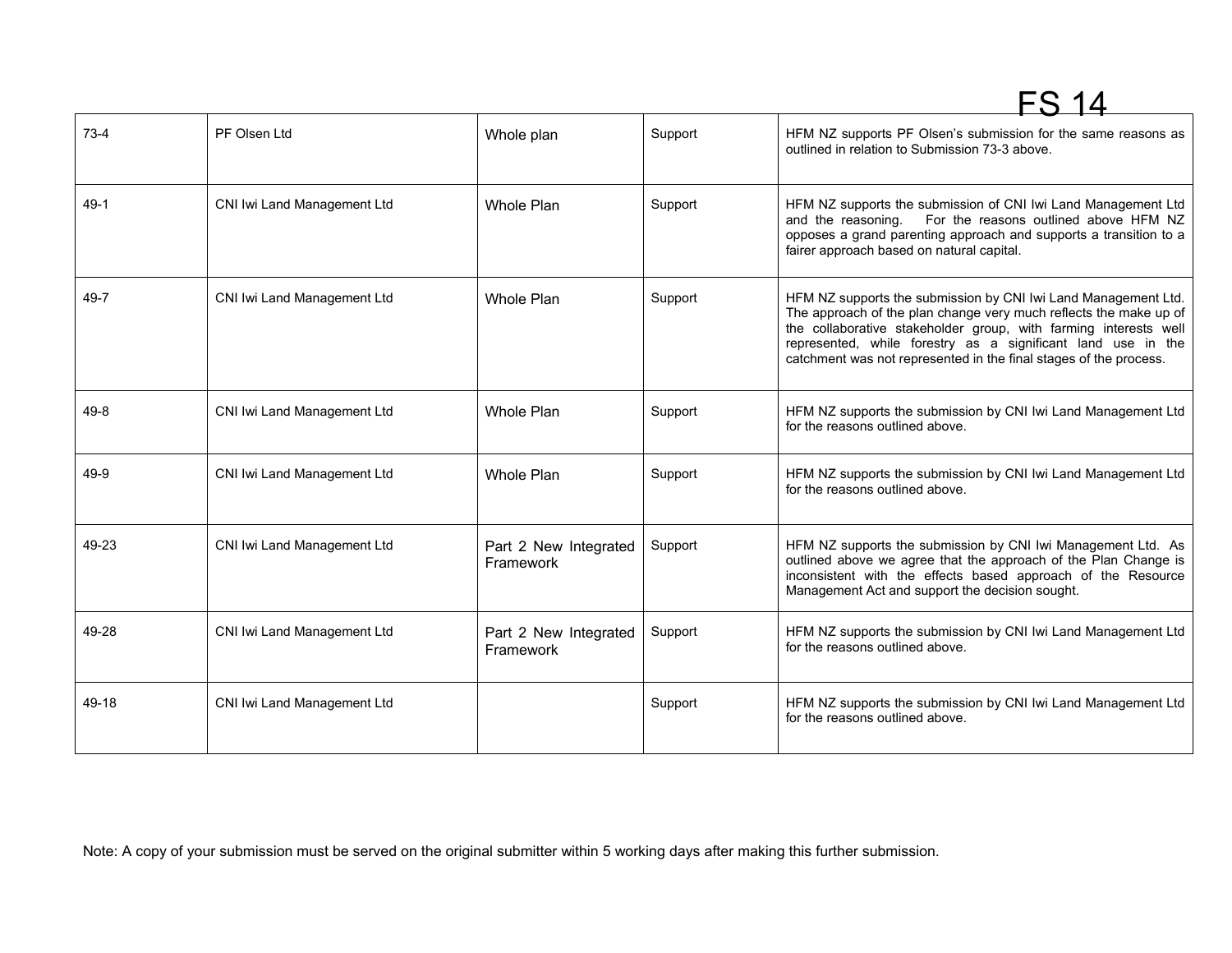|               |                             |                           |         | FS 14                                                                                                                                                                                                                                                                                                                                                                                                                                                                                                                                                                                                                    |
|---------------|-----------------------------|---------------------------|---------|--------------------------------------------------------------------------------------------------------------------------------------------------------------------------------------------------------------------------------------------------------------------------------------------------------------------------------------------------------------------------------------------------------------------------------------------------------------------------------------------------------------------------------------------------------------------------------------------------------------------------|
| 49-20         | CNI Iwi Land Management Ltd | LR P3 Policy 3(c)         | Support | HFM NZ supports the submission of CNI Iwi Management Ltd and<br>concerns related to the use of Overseer for a purpose well outside<br>of its intended use, particularly in a situation such as this with very<br>far reaching implications for landholders in the region.                                                                                                                                                                                                                                                                                                                                                |
| 49-96         | CNI Iwi Land Management Ltd | LR P3 Policy 3(d)         | Support | HFM NZ supports the submission by CNI Iwi Land Management Ltd<br>for the reasons outlined above.                                                                                                                                                                                                                                                                                                                                                                                                                                                                                                                         |
| 49-24, 25, 26 | CNI Iwi Management Ltd      | LR P4 Policies (i to iii) | Support | HFM NZ supports the retention of policies seeking to review<br>policies, rules and procedures over time as further information<br>comes available. As outlined above, the economic impacts on<br>landusers in the catchment are far reaching and inequitable, and it is<br>imperative that the catchment transitions over time to a more effects<br>based approach.                                                                                                                                                                                                                                                      |
| 49-97         | CNI Iwi Management Ltd      | LR Policy P5              | Support | HFM NZ supports the submission of CNI Iwi Management Ltd for<br>the reasons outlined above. Creating an allocation whereby only<br>those who are polluting get any meaningful ability to change landuse<br>in the future is inequitable and contrary to the effects based<br>approach of the Resource Management Act                                                                                                                                                                                                                                                                                                     |
| 49-31         | CNI Iwi Management Ltd      | LR Policy P7              | Support | HFM NZ supports the submission of CNI Iwi Management Ltd.<br>While we support the ability to transfer N entitlements between<br>properties in principle (to enable some flexibility and thereby<br>transition to a more optimal use of the catchment) when combined<br>with a grand parenting approach this effectively further rewards<br>polluters, by allocating them a right that they can then trade to other<br>parties for a direct financial windfall gain.  To incentive the right<br>behaviours a trading regime must be underpinned by an allocation<br>based on natural capital, that is fair and equitable. |
| 49-33         | CNI Iwi Management Ltd      | LR P9 Policy 9b           | Support | HFM NZ supports the policy to make plantation forestry a permitted<br>activity, in recognition of the lesser effects of this landuse on lake<br>water quality.                                                                                                                                                                                                                                                                                                                                                                                                                                                           |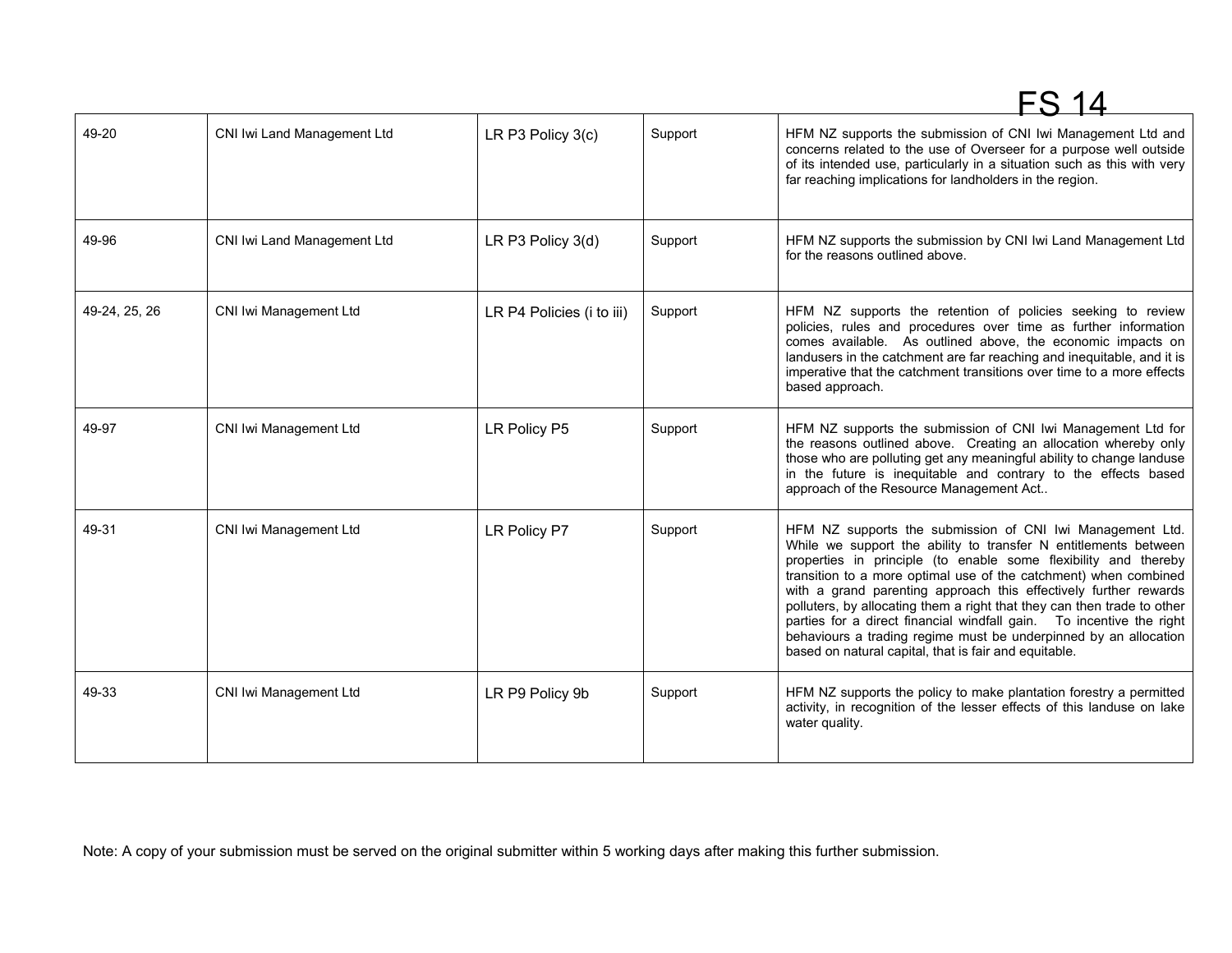|             |                        |                  |         | FS 14                                                                                                                                                                                                                                                                                                                                                                                                                                                                                                                                                                                                             |
|-------------|------------------------|------------------|---------|-------------------------------------------------------------------------------------------------------------------------------------------------------------------------------------------------------------------------------------------------------------------------------------------------------------------------------------------------------------------------------------------------------------------------------------------------------------------------------------------------------------------------------------------------------------------------------------------------------------------|
| 49-39       | CNI Iwi Management Ltd | LR P9 Policy 9g  | Support | HFM NZ supports the submission by CNI Iwi Management Ltd. To<br>allow only existing farming                                                                                                                                                                                                                                                                                                                                                                                                                                                                                                                       |
| 49-48 to 54 | CNI Iwi Management Ltd | LR <sub>M2</sub> | Support | HFM NZ supports the approach of Method 2.                                                                                                                                                                                                                                                                                                                                                                                                                                                                                                                                                                         |
| 49-55       | CNI Iwi Management Ltd | LR <sub>M3</sub> | Support | HFM NZ supports the approach of Method 3 and amendment<br>sought by CNI Iwi Management Ltd.                                                                                                                                                                                                                                                                                                                                                                                                                                                                                                                       |
| 49-56       | CNI Iwi Management Ltd | LR <sub>M4</sub> | Support | HFM NZ supports the submission by CNI Iwi Management Ltd.                                                                                                                                                                                                                                                                                                                                                                                                                                                                                                                                                         |
| 49-57 to 62 | CNI Iwi Management Ltd | LR <sub>M5</sub> | Support | HFM NZ supports the submission by CNI Iwi Management Ltd.                                                                                                                                                                                                                                                                                                                                                                                                                                                                                                                                                         |
| 49-64       | CNI Iwi Management Ltd | LR <sub>R2</sub> | Support | HFM NZ supports the approach of making plantation forestry a<br>permitted activity, which accurately reflects that forestry as a land<br>use has not contributed to the nutrient issues in the lake. HFM NZ<br>supports however the concern raised by CNI Iwi Management Ltd,<br>which in combination with rule 6, effectively locks in forestry, thereby<br>removing property rights from forestry as a land use because of its<br>lesser contribution to the problem - which as outlined above we<br>believe is inequitable and inconsistent with the purpose and<br>principles of the Resource Management Act. |
| 49-70       | CNI Iwi Management Ltd | LR R7            | Support | As worded how this rule applies to all properties in the catchment is<br>currently unclear. If the intent is that all properties can operate<br>under the rule then the rule is supported. If however the intent is<br>that only land that is currently farmed can operate under this rule (as<br>implied by clause g) then the rule is opposed on the basis of being<br>not effects based and inequitable.                                                                                                                                                                                                       |